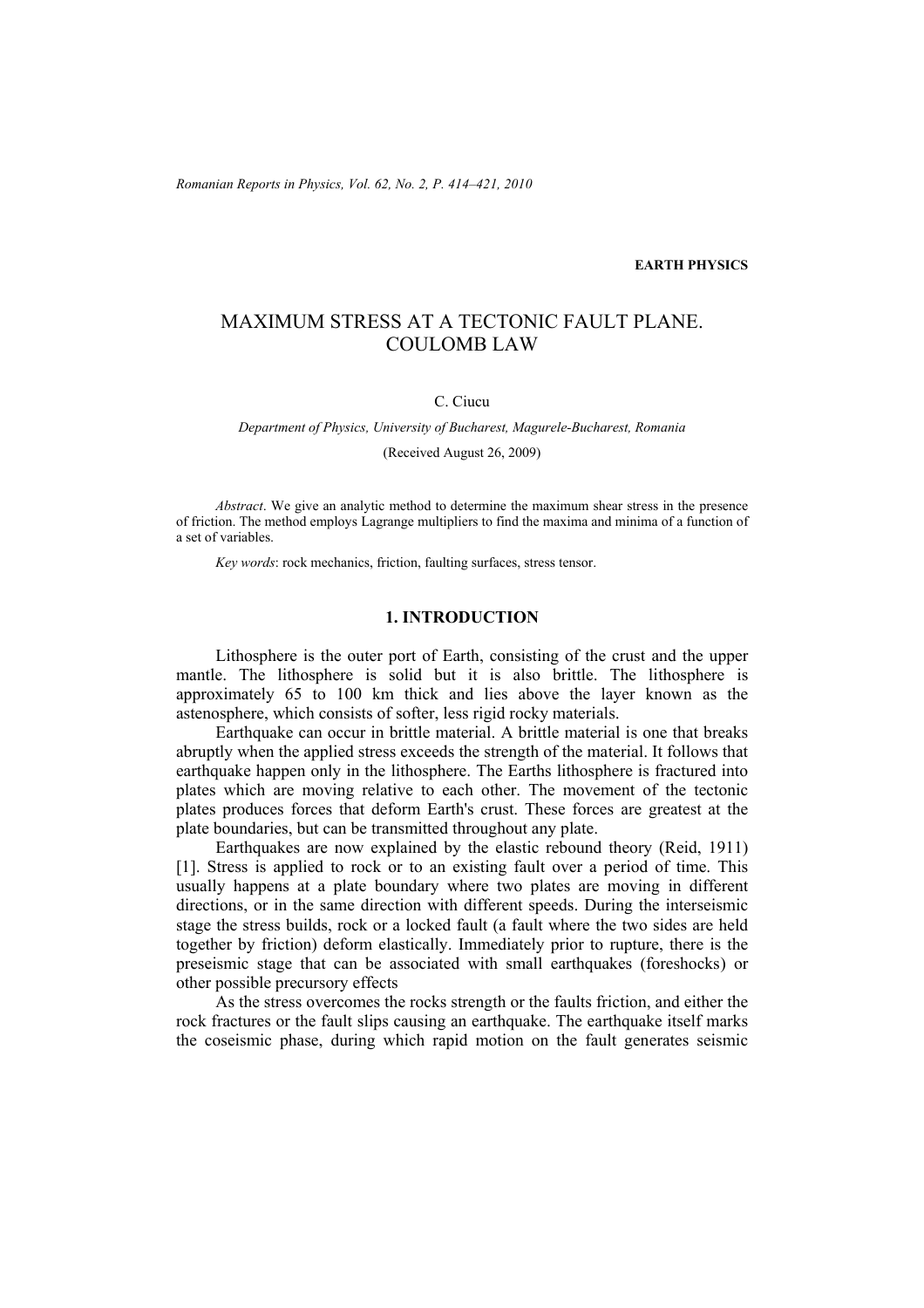waves. Finally, a postseismic phase occurs following the rupture, and aftershocks and transient slip may occur for up to several years (Fig.1).

The rock or fault rebounds and the process may begin again. The key point of this theory is that the stress is continually building up and the earthquake act to relieve that stress. For a constant rate of stress increase due to plate motion, the greater the time between earthquakes, the greater the stress release when the earthquake occurs (larger magnitude). The elastic rebound idea was a major conceptual breakthrough, because the faulting seen at the surface had previously been regarded as an incidental side-effect of an earthquake, rather than its cause. Recent research uses GPS and InSAR, measuring motion at the fault zone as well as away from the fault .



Fig.1 – Schematic of elastic rebound theory; *a*) unstrained rocks (*b*) are distorted by relative movement between the two plates, causing strains within the fault zone that finally become so great that (*c*) the rocks break and rebound to a new unstrained position (after C. R. Allen [3]).

 The state of stress at some point in a body of rock is given by the stress tensor  $\hat{\sigma}$ . If we know the stress tensor  $\hat{\sigma}$  at a point in a body we can determine the normal and tangential (shear stress) components, written  $(\sigma_n, \tau)$ , that act on a plane of any orientation passing through that point.

The Coulomb law of failure describes the shear stress on a failure plane as function of normal stress at the moment of initiation of failure. This law for failure of intact rock may be written in terms of the Coulomb law as follows:

$$
S = |\tau| - \mu_i \sigma_n
$$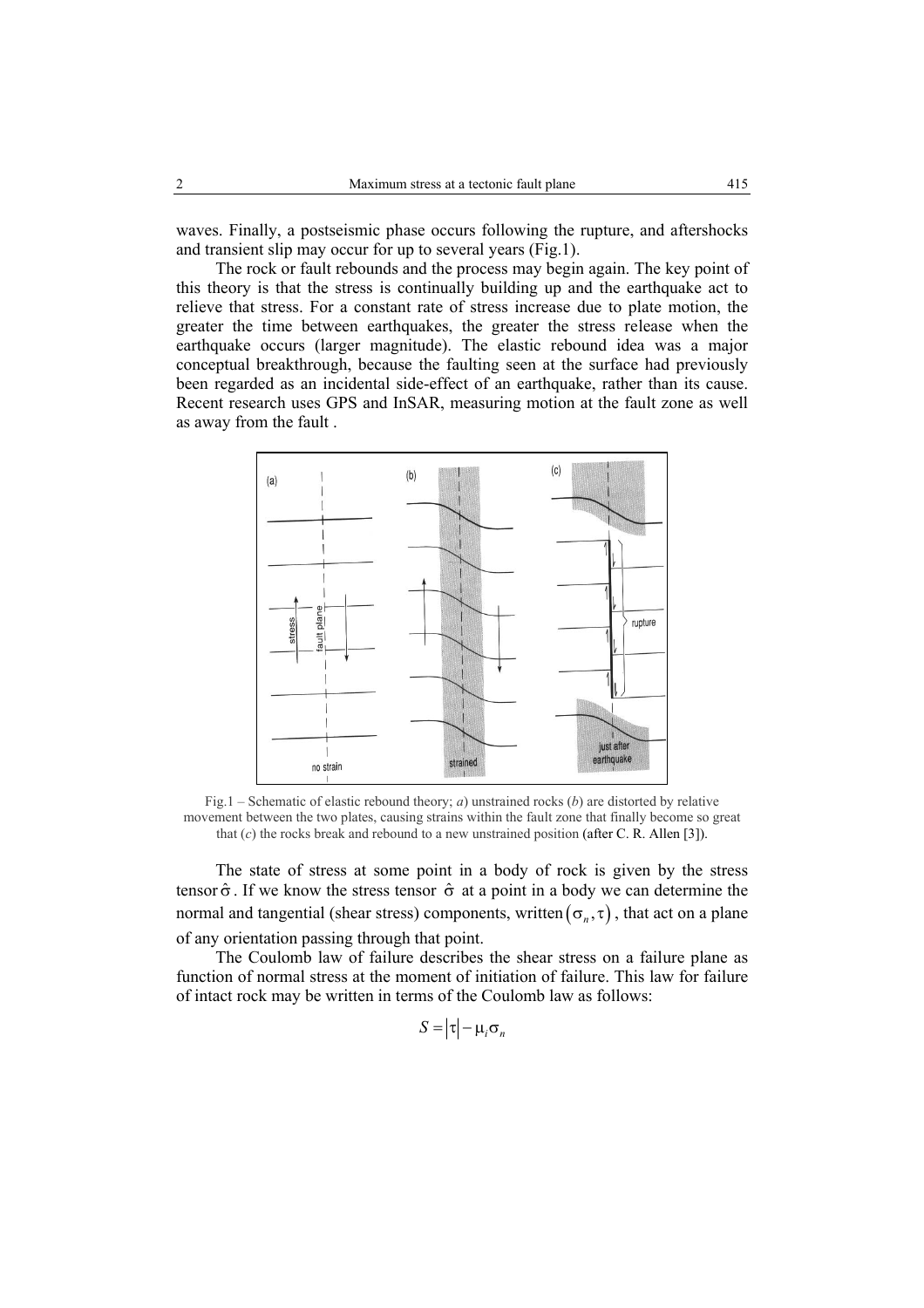In other words, sufficient shear stress  $\tau$  is needed to overcome the normal stress  $\sigma_n$  holding surfaces together in frictional contact in order for sliding to occur once the inherent shear strength is overcome. If there is "insufficient"  $\tau$  (or too much  $\mu_i \sigma_n$ ) the difference  $|\tau| - \mu_i \sigma_n$  could be a negative number. This implies that frictional sliding is not possible.

 We shall answer to two questions: a) what is the plane of maximum sheer stress, b) what is the plane of maximum difference between  $\tau$  and  $\mu \sigma_n$ ? We use Lagrange multipliers to find maxima and minima of a function of a set of variable in the one that the variables are subject to additional constrains.

#### **2. THEORY**

The stress tensor in Cartesian coordinate system is defined by:

$$
\hat{\sigma} = \begin{pmatrix} \sigma_{11} & \sigma_{12} & \sigma_{13} \\ \sigma_{21} & \sigma_{22} & \sigma_{23} \\ \sigma_{31} & \sigma_{32} & \sigma_{33} \end{pmatrix},
$$
 (1)

where  $\sigma_{ij} = \sigma_{ji}$ . The first subscript identifies the coordinate direction in which the component acts and second identifies the plane by giving the coordinate direction of its outward normal [3]. We call the stress components  $\sigma_{ii}$  normal stress, while  $\sigma_{ii}$  ( $i \neq j$ ) are known as shear stresses. In some texts, the shear stress  $\sigma_{ii}$  is denoted as  $\tau_{ii}$ .  $\sigma_{ii}$  would be positive if they stretch the material (tension) and negative for compression.The stress components are shown in Fig. 2.



Fig. 2 – Stress components on the faces of a tetrahedron.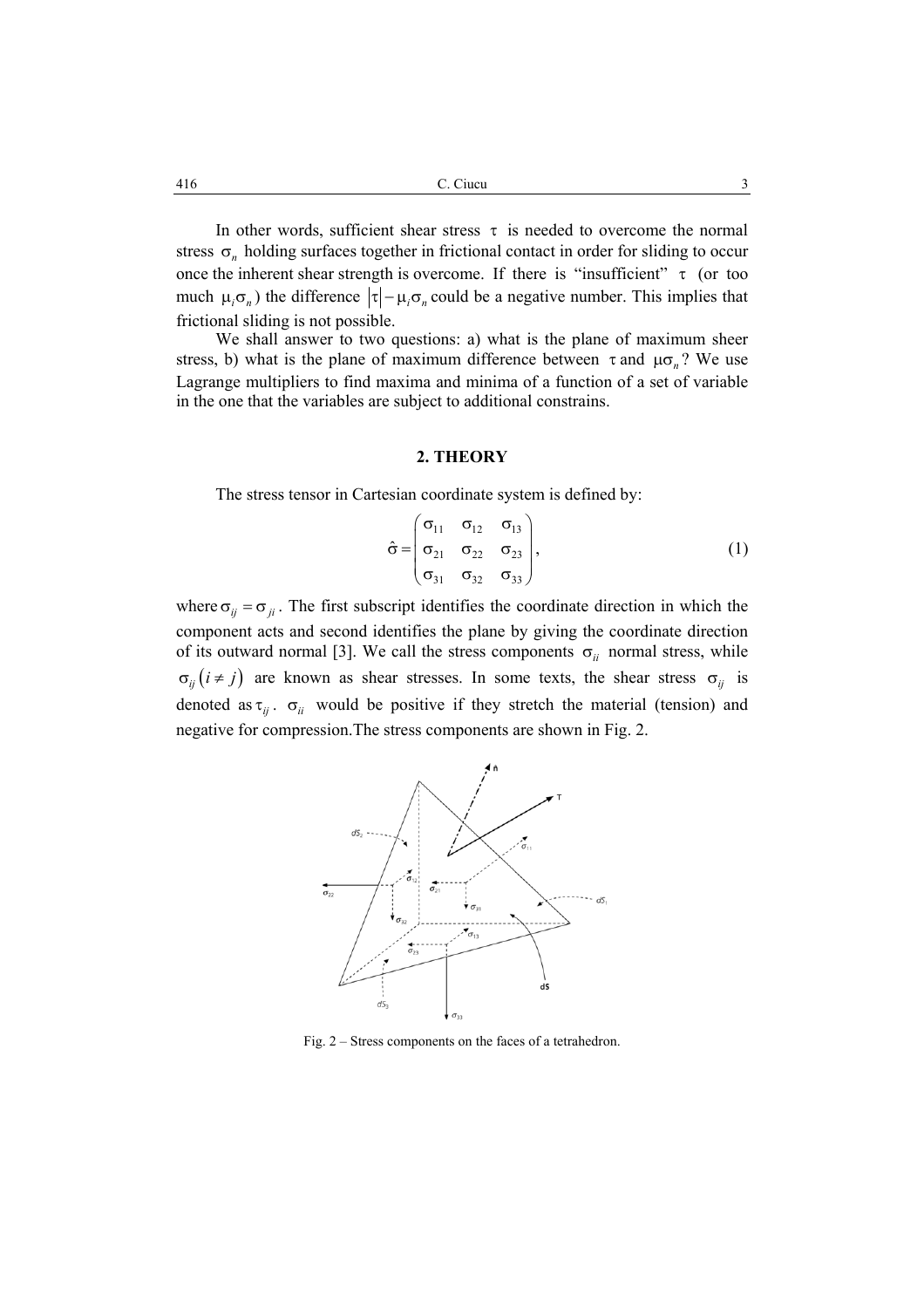zero. In this coordinate system the stress tensor can be written as:

$$
\hat{\sigma} = \begin{pmatrix} \sigma_1 & 0 & 0 \\ 0 & \sigma_2 & 0 \\ 0 & 0 & \sigma_3 \end{pmatrix} . \tag{2}
$$

These principal stresses are the greatest ( $\sigma_1$ ), intermediate ( $\sigma_2$ ) and least normal stresses  $(\sigma_3)$ . Because normal stresses are predominantly compressive within the Earth in geology, compression is positive and tension negative.

For instance as we descend in the crust the vertical traction on a horizontal plane will increase due to the increasing load of rock overhead [4]. This is known as the lithostatic stress. For a rock density of  $2,700 \frac{\text{kg}}{\text{m}^3}$  and a depth of 1000 m

$$
\sigma_{v} = \rho g h = 26.46 \text{MPa},
$$

where *h* is the height of rock column above depth of interest.

 Elasticity theory indicates that if you push a block with certain load, it will try to respond by horizontal extension, but adjacent rock is in the way and so a horizontal stress develops. In this case the lateral components are:

$$
\sigma_h = \frac{v}{1 - v} \sigma_v,
$$

where v is Poisson's ratio with a typical value about  $\frac{1}{4}$ .  $\ddot{\ }$ 

The traction *T* across any arbitrary plane of orientation defined by  $\vec{n}(n_1, n_2, n_3)$  may be obtained by multiplying the stress tensor by  $\vec{n}$ , that is:

$$
\begin{pmatrix} t_1 \\ t_2 \\ t_3 \end{pmatrix} = \begin{pmatrix} \sigma_1 & 0 & 0 \\ 0 & \sigma_2 & 0 \\ 0 & 0 & \sigma_3 \end{pmatrix} \begin{pmatrix} n_1 \\ n_2 \\ n_3 \end{pmatrix} . \tag{3}
$$

Note that  $n_1 = \cos \alpha$ ,  $n_2 = \cos \beta$  and  $n_3 = \cos \gamma$  are the directional cosines of the unit vector  $\overrightarrow{n}$ .  $\rightarrow$ 

 Generally the direction of *T* and  $\vec{n}$  do not coincide. The normal  $\sigma_n$  and tangential  $\tau$  components on the plane are [4]:

$$
\sigma_n = \vec{T} \cdot \vec{n} = \sigma_1 n_1^2 + \sigma_2 n_2^2 + \sigma_3 n_3^2,
$$
 (4)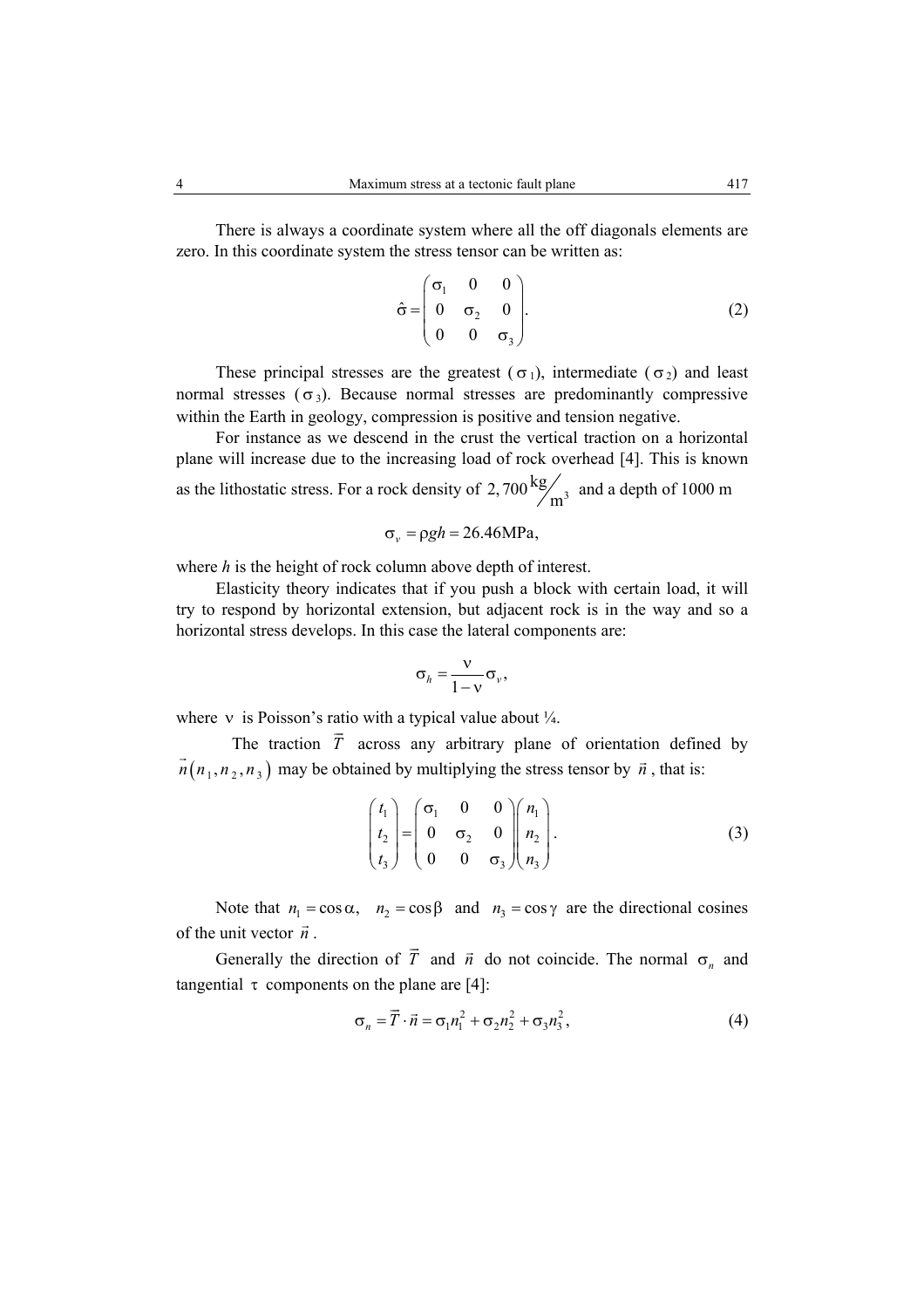$$
\tau = \sqrt{T^2 - \sigma_n^2} = \sqrt{\sigma_1^2 n_1^2 + \sigma_2^2 n_2^2 + \sigma_3^2 n_3^2 - (\sigma_1 n_1^2 + \sigma_2 n_2^2 + \sigma_3 n_3^2)^2} =
$$
  
=  $\sqrt{(\sigma_1 - \sigma_2)^2 n_1^2 n_2^2 + (\sigma_1 - \sigma_3)^2 n_1^2 n_3^2 + (\sigma_2 - \sigma_3)^2 n_2^2 n_3^2}$ . (5)

The simplest theory of faulting states that shear fall occurs on planes of maximum shear stress. We want to find the maximum and minimum values of  $\tau$ subject of the constraint  $n_1^2 + n_2^2 + n_3^2 = 1$ .

Form the Langrangian:

$$
L = (\sigma_1^2 n_1^2 + \sigma_2^2 n_2^2 + \sigma_3^2 n_3^2) - (\sigma_1 n_1^2 + \sigma_2 n_2^2 + \sigma_3 n_3^2)^2 + \lambda (n_1^2 + n_2^2 + n_3^2 - 1),
$$
 (6)

where  $\lambda$  is the Lagrange multiplier. Now for  $i = 1,3$ :

$$
\frac{\partial L}{\partial n_i} = 2\sigma_i^2 n_i - 4\Big(\sigma_1 n_1^2 + \sigma_2 n_2^2 + \sigma_3 n_3^2\Big)\sigma_i n_i + 2\lambda n_i = 0\tag{7}
$$

(no summation over *i*). From (7) either  $n_i = 0$  ( $\tau = 0$ , a minimum of  $\tau$ ), or

$$
-\sigma_1^2 + 2\Big(\sigma_1 n_1^2 + \sigma_2 n_2^2 + \sigma_3 n_3^2\Big)\sigma_i = \lambda.
$$
 (8)

There are three different solutions for  $\vec{n}$  and for each of these three solutions, we can find the value of  $\tau$  at each extremum:

(a) 
$$
\vec{n} \left( 0, \pm \frac{\sqrt{2}}{2}, \pm \frac{\sqrt{2}}{2} \right)
$$
,  $\lambda = \sigma_2 \sigma_3; \tau^2 = \left[ \frac{1}{2} (\sigma_2 - \sigma_3) \right]^2$ ,  
\n(b)  $\vec{n} \left( \pm \frac{\sqrt{2}}{2}, 0, \pm \frac{\sqrt{2}}{2} \right)$ ,  $\lambda = \sigma_3 \sigma_1; \tau^2 = \left[ \frac{1}{2} (\sigma_3 - \sigma_1) \right]^2$ , (9)  
\n(c)  $\vec{n} \left( \pm \frac{\sqrt{2}}{2}, \pm \frac{\sqrt{2}}{2}, 0 \right)$ ,  $\lambda = \sigma_1 \sigma_2; \tau^2 = \left[ \frac{1}{2} (\sigma_1 - \sigma_2) \right]^2$ .

If the principal stresses of  $\sigma_1, \sigma_2$  and  $\sigma_3$  are all different, than one of the three extremes will be greater than the other. If  $\sigma_1 < \sigma_2 < \sigma_3 < 0$  (all compression) the maximum shear stress has magnitude  $\frac{1}{2}(\sigma_1 - \sigma_3)$ 2  $\sigma_1 - \sigma_3$ ). We call this "global" maximum [5].

The other two are called "local maxima". From the above equations we see that the maximum shear stress (and thus the most likely plane of failure) occurs at  $\pm$  45° to the maximum and minimum stress in a plane parallel to the intermediate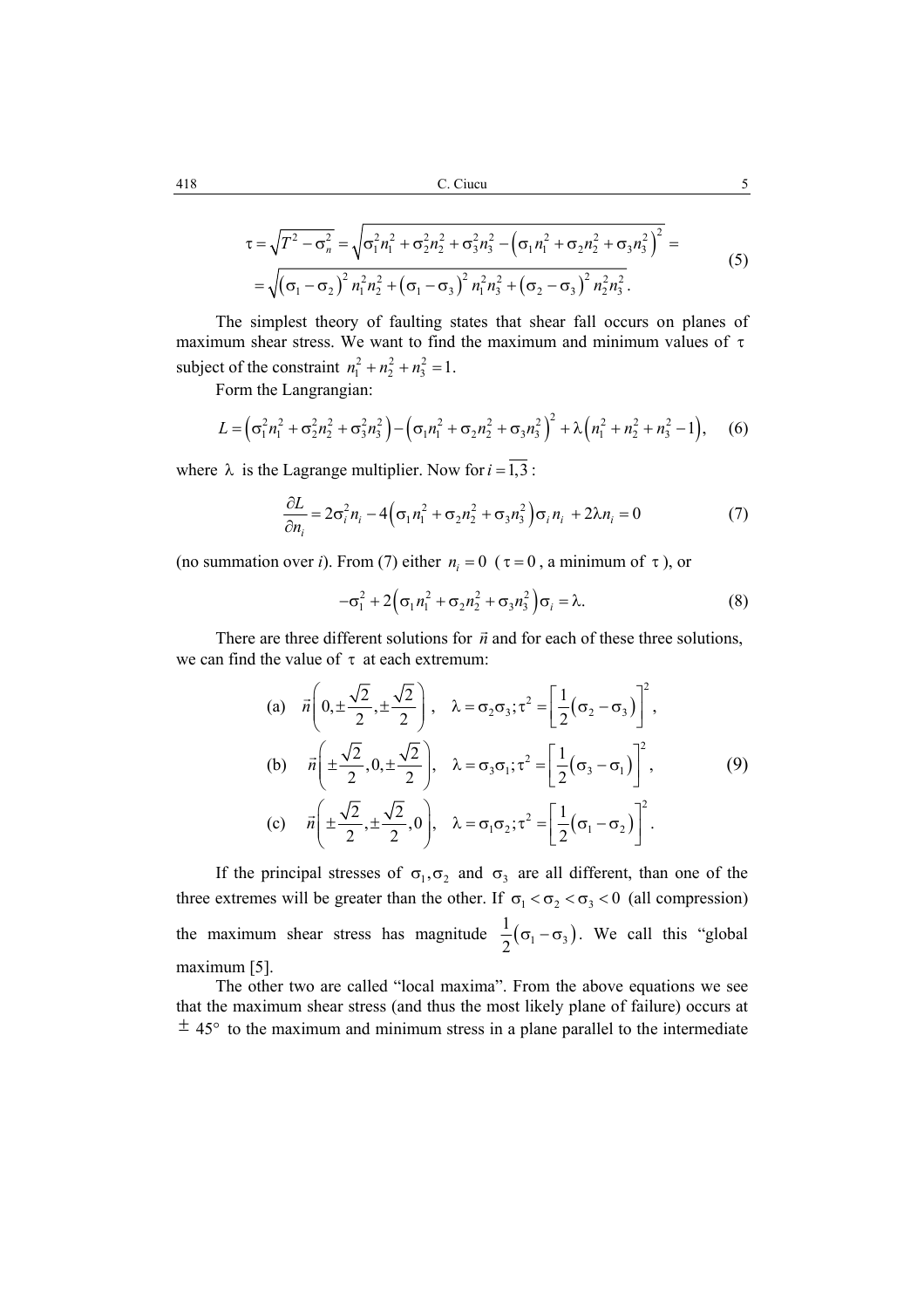stress. This leads to the result that failure always takes place on planes passing through the direction of the intermediate principal stress. The theory of fracture which assumes failure will occur along this plane is known as the Coulomb theory. There are two equivalent directions (planes) in a rock which are equally favorable for failure, called "conjugate fractures". This result is not always consistent with experiment.

# **3. THE EFFECT OF FRICTION**

It should be noted that when we examine real fractures we find that failure occurs at angles less than 45° to the maximum principal stress. Hence the failure criterion derived above has neglected some property of the rock that alters the failure criterion.

Consider first the case of frictional sliding on a simple preexisting plane of rock mass. Amounton's law states that:

$$
f_{\text{max}} = \mu_s N. \tag{10}
$$

where the constant of proportionality  $\mu_s$  is the coefficient of friction Dividing (11) by the area of contact we obtain in terms of normal and tangential components of traction:

$$
\tau = \mu_s \sigma_n. \tag{11}
$$

 It may be observed that the shear stress necessary to initiate sliding from a static condition is greater than that required to maintain sliding in the dynamic condition. That is, the coefficient of static friction,  $\mu_{\rm s}$ , is greater than the coefficient of dynamic friction  $\mu_d$ . If there is no preexisting plane of weakness the criterion of shear failure is written as:

$$
|\tau| = S_0 + \mu_i \sigma_n,\tag{12}
$$

where  $S_0$  is the cohesive shear strength which is the resistance to shear when  $\sigma_n = 0$  (the cohesion reflects the strength of the bonds between rock particles), and  $\mu_i$  is the coefficient of internal friction (not identical with the coefficient of static friction). We use the modulus or magnitude of  $\tau$  because its direction does not matter. The equation (13) is known as the Coulomb failure criterion [6]. Sometimes the Coulomb criterion is written as

$$
\tau = S_0 + \sigma_n \tan \varphi_f, \qquad (13)
$$

where  $\mu_i = \tan \varphi_f$ . Here  $\varphi_f$  is the angle of friction.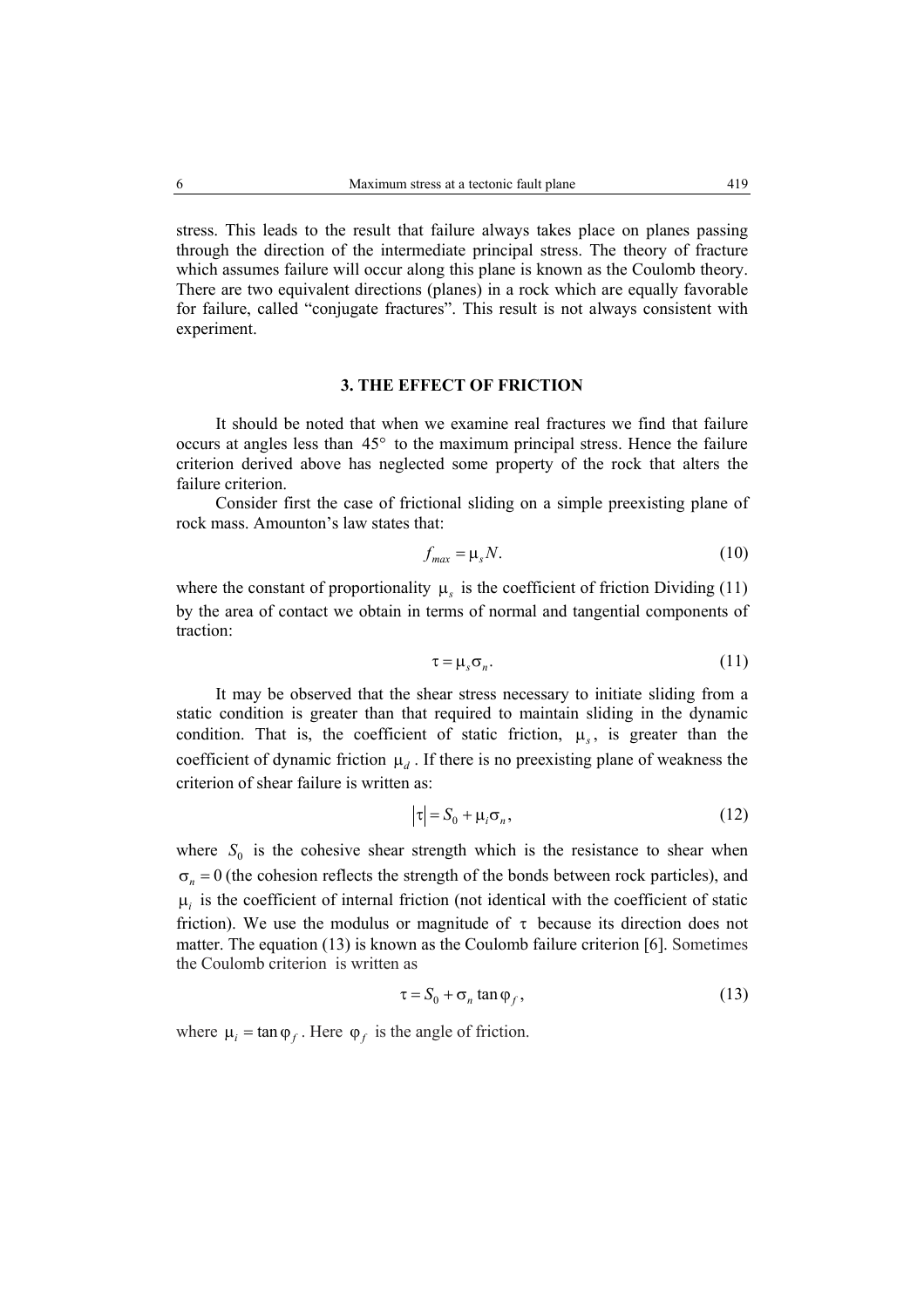Byerlee [7] compiled data from a large number of rock-friction experiments and found that maximum friction was nearly independent of rock type. For normal stresses >200MPa the relationship is  $|\tau| = 50 + 0.6\sigma_n$ Mpa and for normal stresses less than 200 MPa the relationship is  $|\tau| = 0.85 \sigma_n$  Mpa.

 Fault planes are more likely to develop on planes for which the difference  $\tau$  +  $\mu$   $\sigma_n$  is maximized as  $\sigma_n = \sigma_1 n_1^2 + \sigma_2 n_2^2 + \sigma_3 n_3^2$  is negative for compressive principal stresses:

$$
L = \sqrt{\sigma_1^2 n_1^2 + \sigma_2^2 n_2^2 + \sigma_3^2 n_3^2 - (\sigma_1 n_1^2 + \sigma_2 n_2^2 + \sigma_3 n_3^2)^2} +
$$
  
+  $\mu (\sigma_1 n_1^2 + \sigma_2 n_2^2 + \sigma_3 n_3^2) + \lambda (n_1^2 + n_2^2 + n_3^2 - 1).$  (14)

From  $\frac{U}{I} = 0$ *i L*  $\frac{\partial L}{\partial n_i} = 0$  we get 3 equations:

$$
\sigma_1 n_1 \left[ \left( n_2^2 + n_3^2 - n_1^2 \right) \sigma_1 - 2 \sigma_2 n_2^2 - 2 \sigma_3 n_3^2 \right] + 2 \mu \sigma_1 \tau n_1 = -2 \lambda n_1 \tau,
$$
  
\n
$$
\sigma_2 n_2 \left[ -2 \sigma_1 n_1^2 + \left( n_3 + n_1^2 - n_2^2 \right) \sigma_2 - 2 \sigma_3 n_3^2 \right] + 2 \mu \sigma_2 \tau n_2 = -2 \lambda n_2 \tau,
$$
 (15)  
\n
$$
\sigma_3 n_3 \left[ -2 \sigma_1 n_1^2 - 2 \sigma_2 n_2^2 + \left( n_1^2 + n_2^2 - n_3^2 \right) \sigma_3 \right] + 2 \mu \sigma_3 \tau n_3 = -2 \lambda n_3 \tau.
$$

If  $n_2 = 0$  from (5) then  $\tau = n_1 n_3 (\sigma_1 - \sigma_3)$ , and from the first and third of last equations we can eliminate  $\lambda$  to obtain

$$
\frac{1}{\mu} = \frac{2n_1n_3}{n_1^2 - n_3^2},\tag{16}
$$

with  $n_1 = \cos \alpha$ ,  $n_3 = \cos \gamma = \sin \alpha$ 

$$
\frac{1}{\mu} = \frac{2\sin\alpha\cos\alpha}{\cos^2\alpha - \sin^2\alpha} = \frac{\sin 2\alpha}{\cos 2\alpha} = \text{tg2}\alpha
$$
 (17)

or

`

$$
\alpha = \frac{1}{2} \text{tg}^{-1} \bigg( \frac{1}{\mu} \bigg). \tag{18}
$$

The coefficients of friction,  $\mu$ , for a wide variety of rocks, are comparable, in the range  $0.6 - 0.9$  [7].

$$
\mu = 0, \quad \alpha = 45^{\circ};
$$
  
\n
$$
\mu = 0.6, \quad \alpha = 30^{\circ};
$$
  
\n
$$
\mu = 1, \quad \alpha = 22.5^{\circ};
$$
  
\n
$$
\mu \rightarrow \infty, \quad \alpha = 0^{\circ}.
$$
  
\n(19)